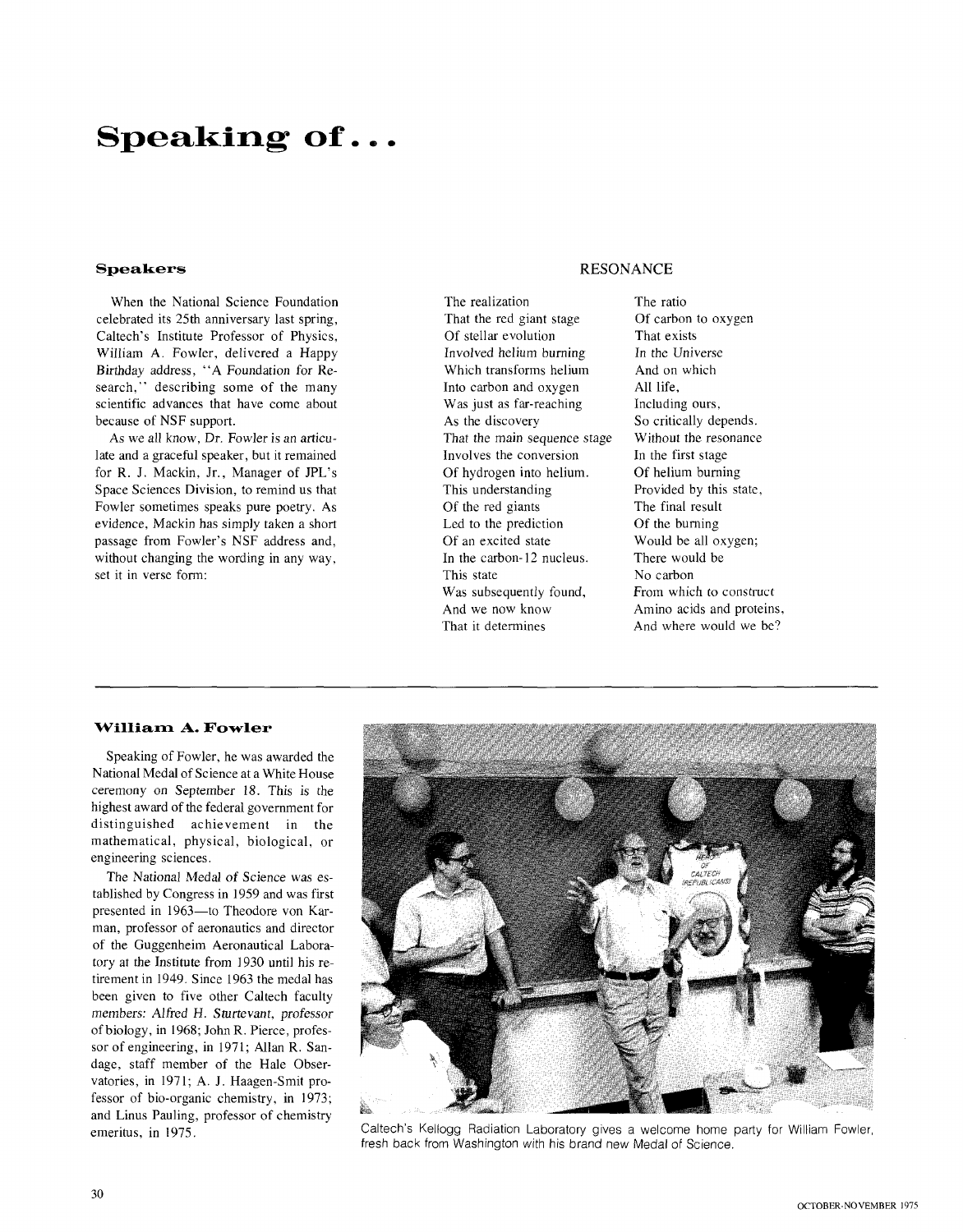



## **The Throop Site**

Old Throop Hall went down under the wrecker's ball in 1973, and the site where the grand old building stood has been barren indeed ever since. The original plan, approved by the trustees, was to build a broad concrete stairway leading down from the Millikan Library level to the Throop Alley level. But just as construction was about to start, a group of students and faculty asked for a moratorium on concrete, and offered a plan in which water would be the principal medium instead.

The end result is now on view. The plants have some growing to do, and the pools have yet to be stocked with fish and plant material, but the Throop site is now a miniature park, with winding paths, cascading brooks, quiet pools, and man-made rocks (manufactured on the spot).

One colorful feature of the site is a stately \$2,000 cedar deodar, donated by the Cleveland Wrecking Company to give Caltech students a permanent Christmas tree-replacing the one that Cleveland had to remove from the dome of Throop Hall when they started to bring the building down in December 1972.